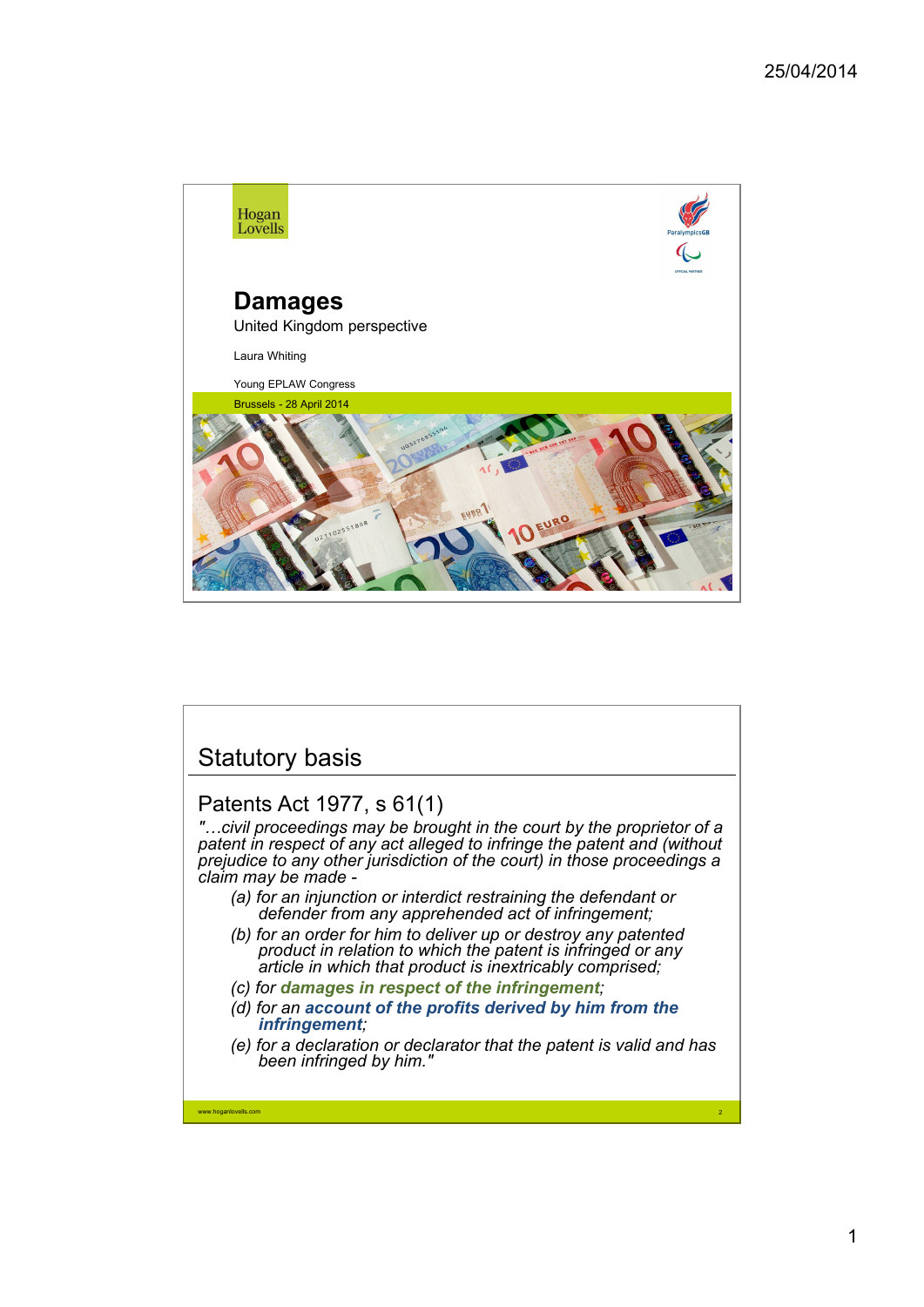3

4

## Enforcement Directive

• Art 13 - damages

www.hoganlovells.com

www.hoganlovells.com

- *appropriate to the actual prejudice suffered by [the patentee] as a result of the infringement*
- *take into account all appropriate aspects, such as the negative economic consequences, including lost profits, which the injured party has suffered, any unfair profits made by the infringer and, in appropriate cases, elements other than economic factors, such as the moral prejudice caused to the rightholder by the infringement*
- Alternatively*: set the damages as a lump sum on the basis of elements such as at least the amount of royalties or fees which would have been due if the infringer had requested authorisation to use the intellectual property right in question.*

## **The Intellectual Property (Enforcement, etc.) Regulations 2006**

- 3(1) Where in an action for infringement of an intellectual property right the defendant knew, or had reasonable grounds to know, that he engaged in infringing activity, the damages awarded to the claimant shall be appropriate to the actual prejudice he suffered as a result of the infringement.
- 3(2) When awarding such damages-
	- (a) **all appropriate aspects shall be taken into account**, including in particular—
		- (i) the negative economic consequences, including any lost profits, which the claimant has suffered, **and** any unfair profits made by the defendant; and
		- (ii) elements other than economic factors, including the moral prejudice caused to the claimant by the infringement; or
	- (b) where appropriate, they may be awarded on the basis of the royalties or fees which would have been due had the defendant obtained a licence.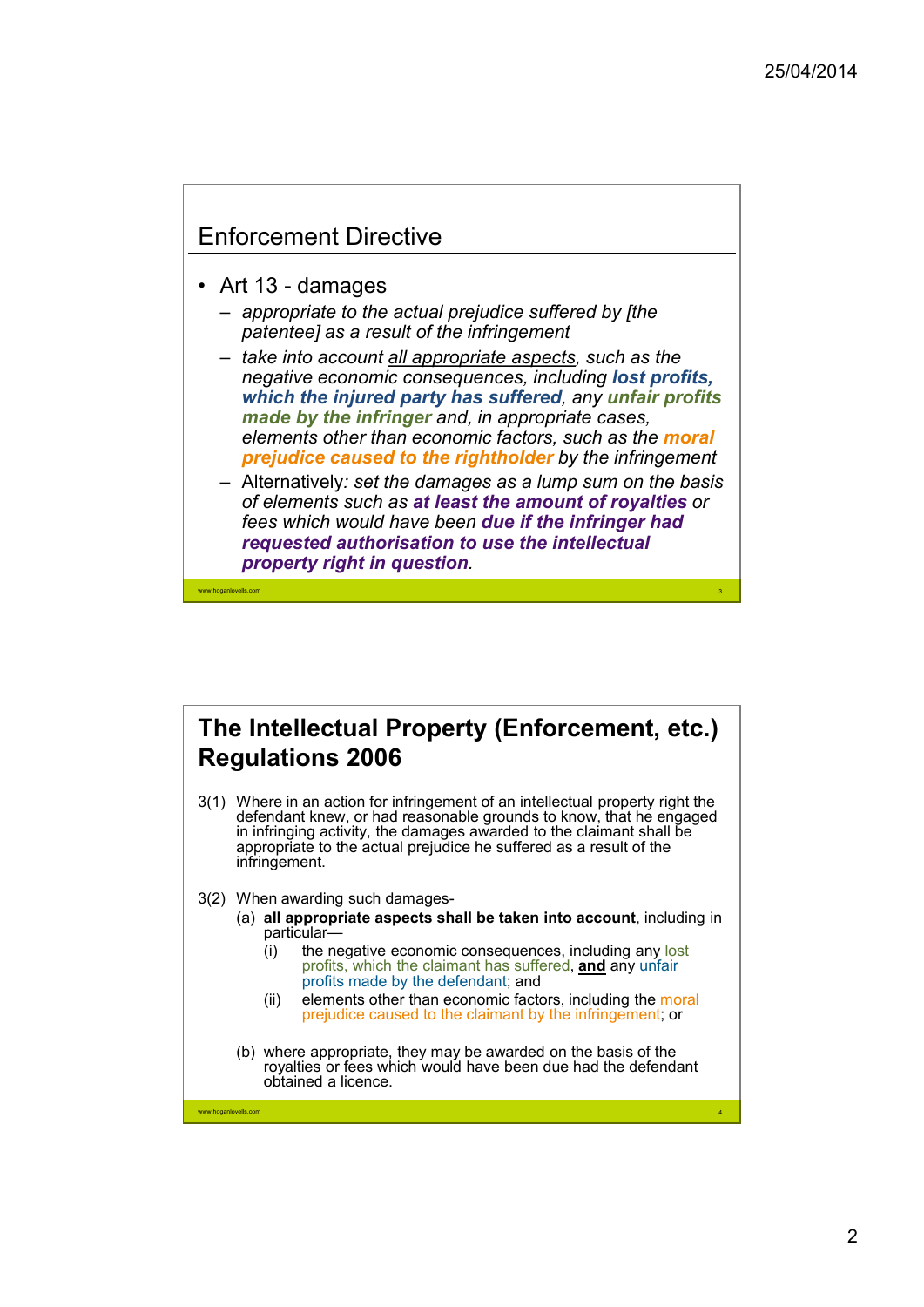

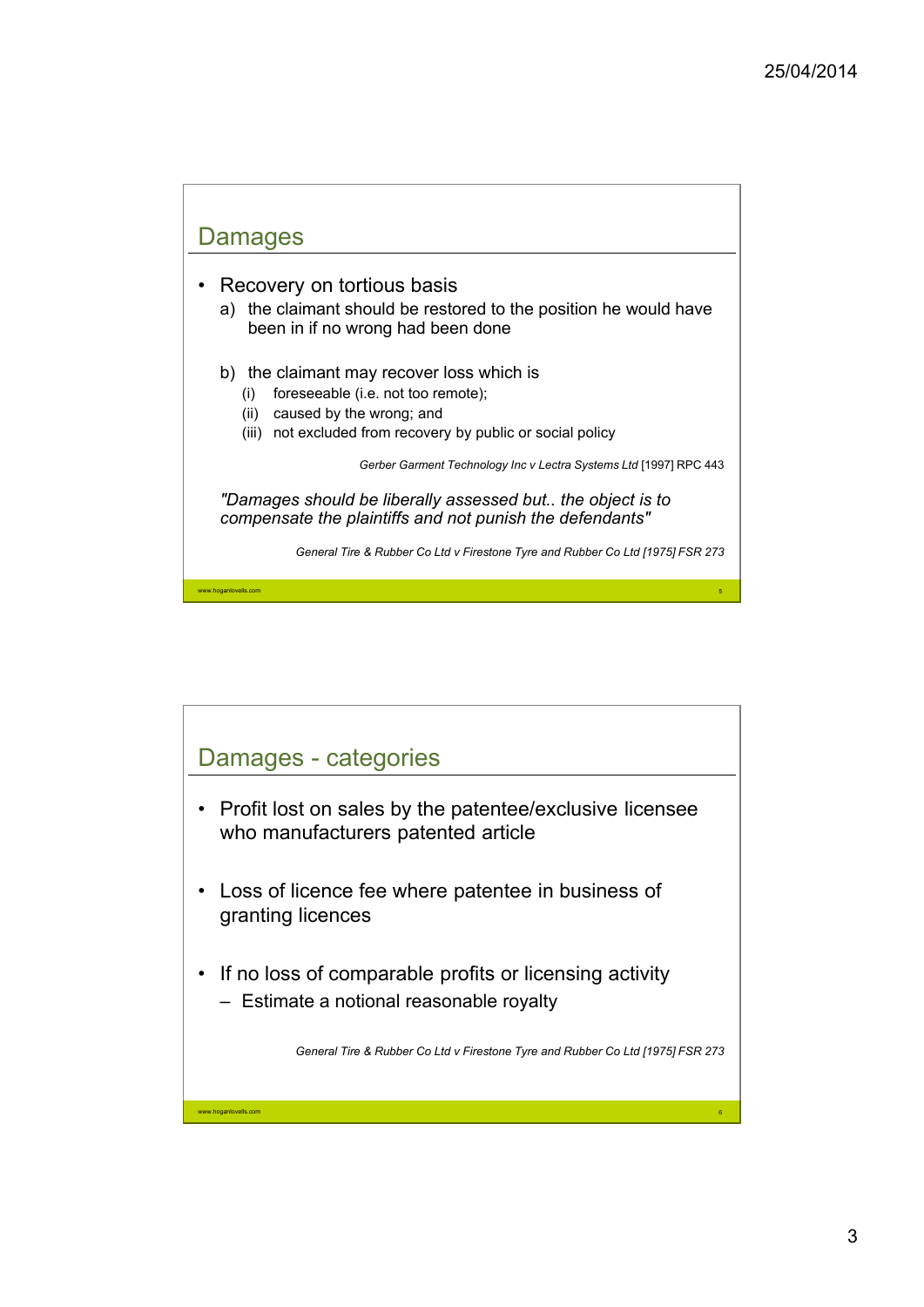

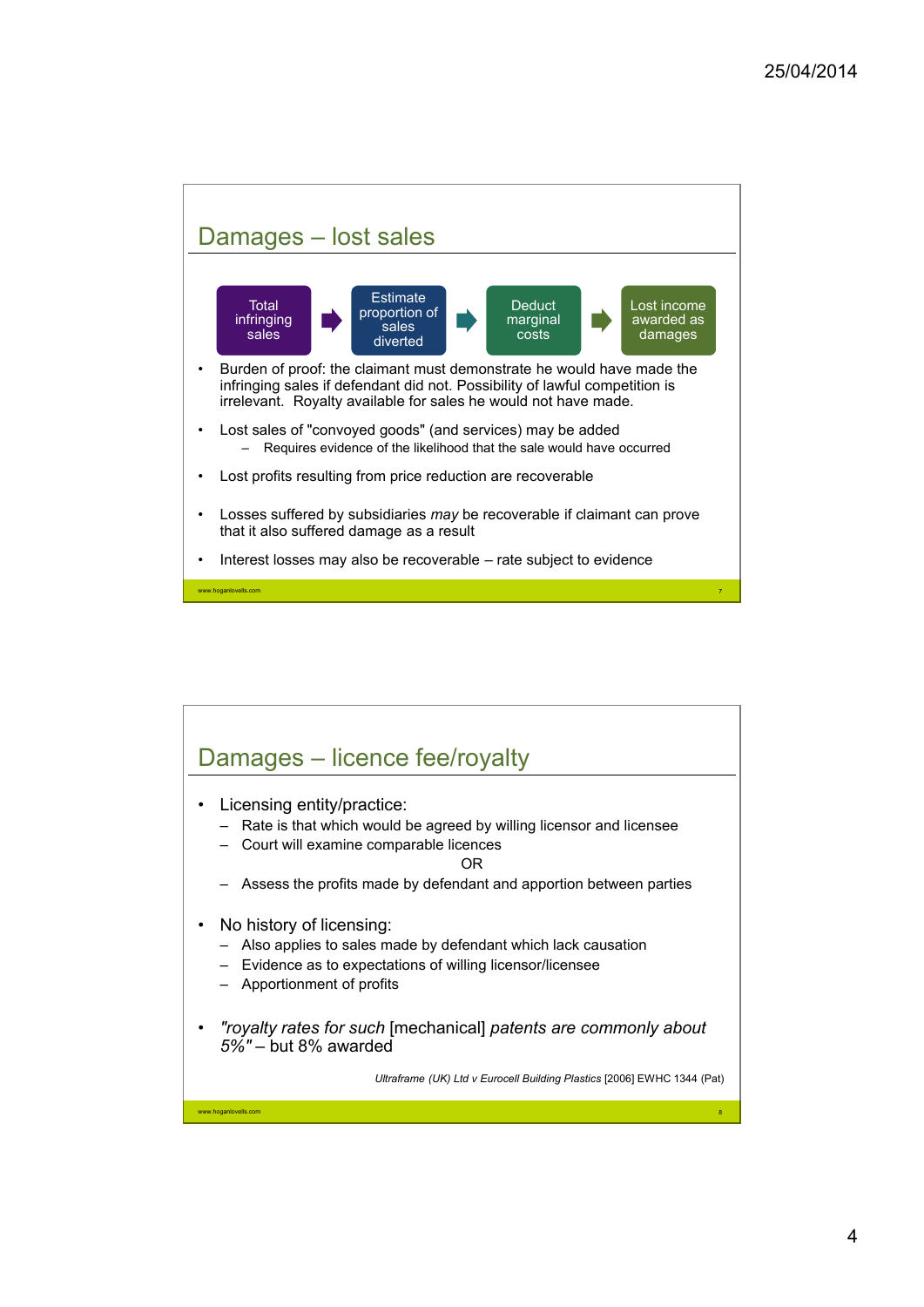